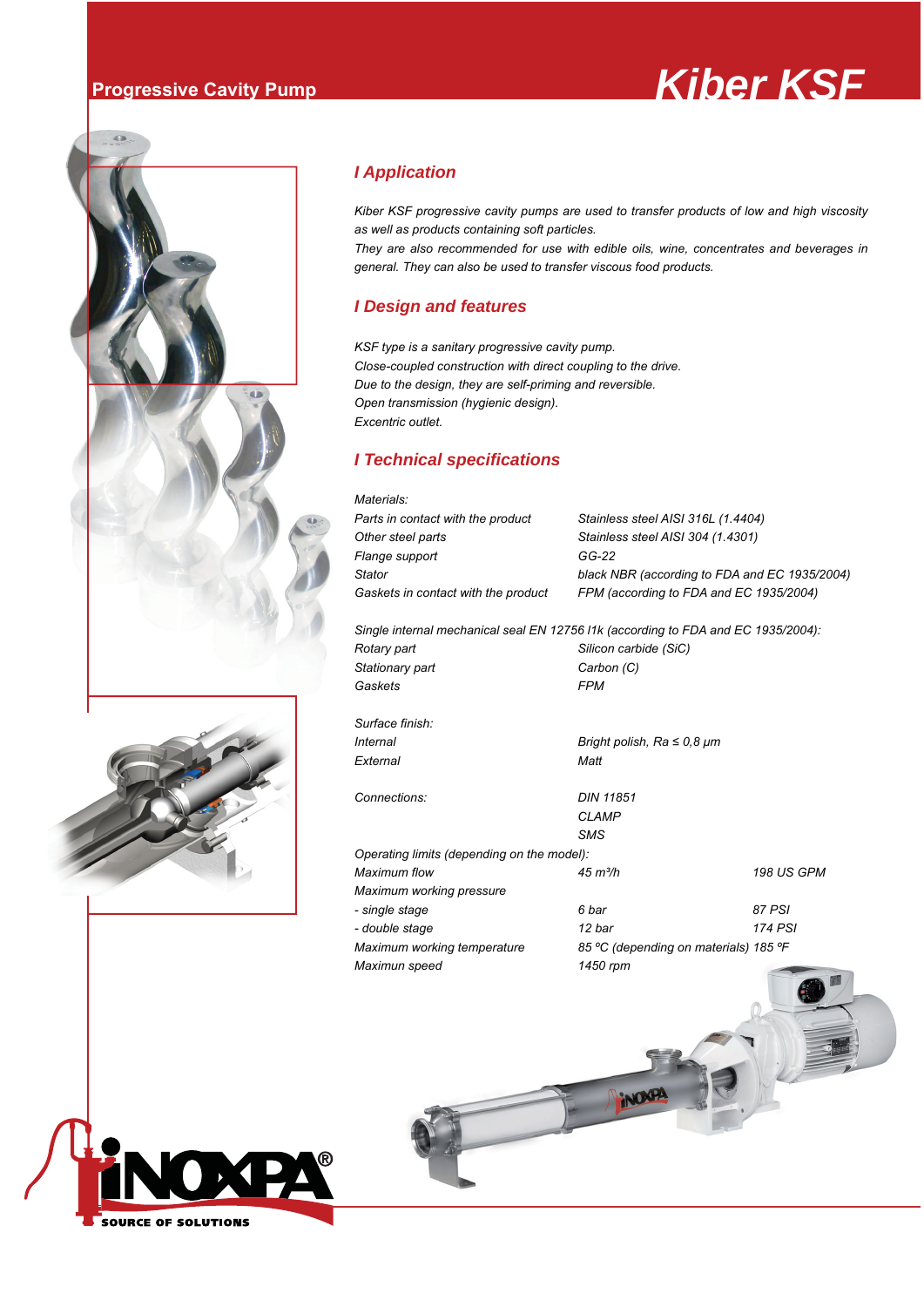

*FT.KIBER\_KSF.1.EN-0317*

FT.KIBER\_KSF.1.EN-0317

# *I Technical specifications*

| <b>Type</b>   | <b>Capacity at</b><br>100 rev. | Max.                        | <b>Max.pressure [bar]</b> |                        | Max.           | <b>Min.starting torque</b><br>[Nm] |                        |  |  |  |
|---------------|--------------------------------|-----------------------------|---------------------------|------------------------|----------------|------------------------------------|------------------------|--|--|--|
|               | w                              | flow<br>[m <sup>3</sup> /h] | <b>Single</b><br>stage    | <b>Double</b><br>stage | speed<br>[rpm] | Single<br>stage                    | <b>Double</b><br>stage |  |  |  |
| <b>KSF-20</b> | 2,8                            | 2,4                         |                           |                        | 1450           | 18                                 | 30                     |  |  |  |
| <b>KSF-25</b> | 6,7                            | 3,8                         |                           |                        | 950            | 20                                 | 36                     |  |  |  |
| <b>KSF-30</b> | 9,8                            | 5,6                         |                           |                        | 950            | 25                                 | 45                     |  |  |  |
| <b>KSF-40</b> | 23,7                           | 13,5                        | 6                         | 12                     | 950            | 45                                 | 80                     |  |  |  |
| <b>KSF-50</b> | 45,1                           | 19,5                        |                           |                        | 720            | 70                                 | 125                    |  |  |  |
| <b>KSF-60</b> | 82                             | 24,6                        |                           |                        | 500            | 110                                | 190                    |  |  |  |
| <b>KSF-80</b> | 185,4                          | 44,5                        |                           |                        | 400            | 150                                | 260                    |  |  |  |

# *I Options*

*Single flushed mechanical seal (Quench). Mechanical seal: SiC/SiC. Gland packing. Stators: white EPDM and white NBR. Gaskets: EPDM. Other types of connections. Heavy-duty transmission. Fixed transmission. Pump casing with heating jacket. Stainless steel trolley. Electrical control panel. Bypass pressure relief valve. Cleaning port (CIP). ATEX certification.*

#### *I Dimensions*

| <b>Type</b>                     | <b>DN</b>            | <b>DIN</b><br>11851 | <b>SMS</b>     | <b>CLAMP</b><br><b>OD</b> |  |  |  |
|---------------------------------|----------------------|---------------------|----------------|---------------------------|--|--|--|
|                                 |                      |                     | X <sub>1</sub> |                           |  |  |  |
| <b>KSF-20</b><br><b>2KSF-20</b> | 40<br>1 <sup>′</sup> | 22                  | 23             | 14                        |  |  |  |
| <b>KSF-25</b><br><b>2KSF-25</b> | 50<br>2"             | 23                  | 23             | 21                        |  |  |  |
| <b>KSF-30</b><br><b>2KSF-30</b> | 50<br>2"             | 23                  | 23             | 21                        |  |  |  |
| <b>KSF-40</b><br><b>2KSF-40</b> | 65<br>2 <sup>1</sup> | 25                  | 27             | 20                        |  |  |  |
| <b>KSF-50</b><br><b>2KSF-50</b> | 80<br>3"             | 40                  | 27             | 21                        |  |  |  |
| <b>KSF-60</b>                   | 100<br>4"            | 30                  | 30             | 21,5                      |  |  |  |
| <b>KSF-80</b>                   | 100<br>4"            | 30                  | 30             | 21,5                      |  |  |  |



The information is for guidance only. We reserve the right to modify any material or feature without notice in advance.<br>Photos are not binding. For further information, please, consult our web site. www.inoxpa.com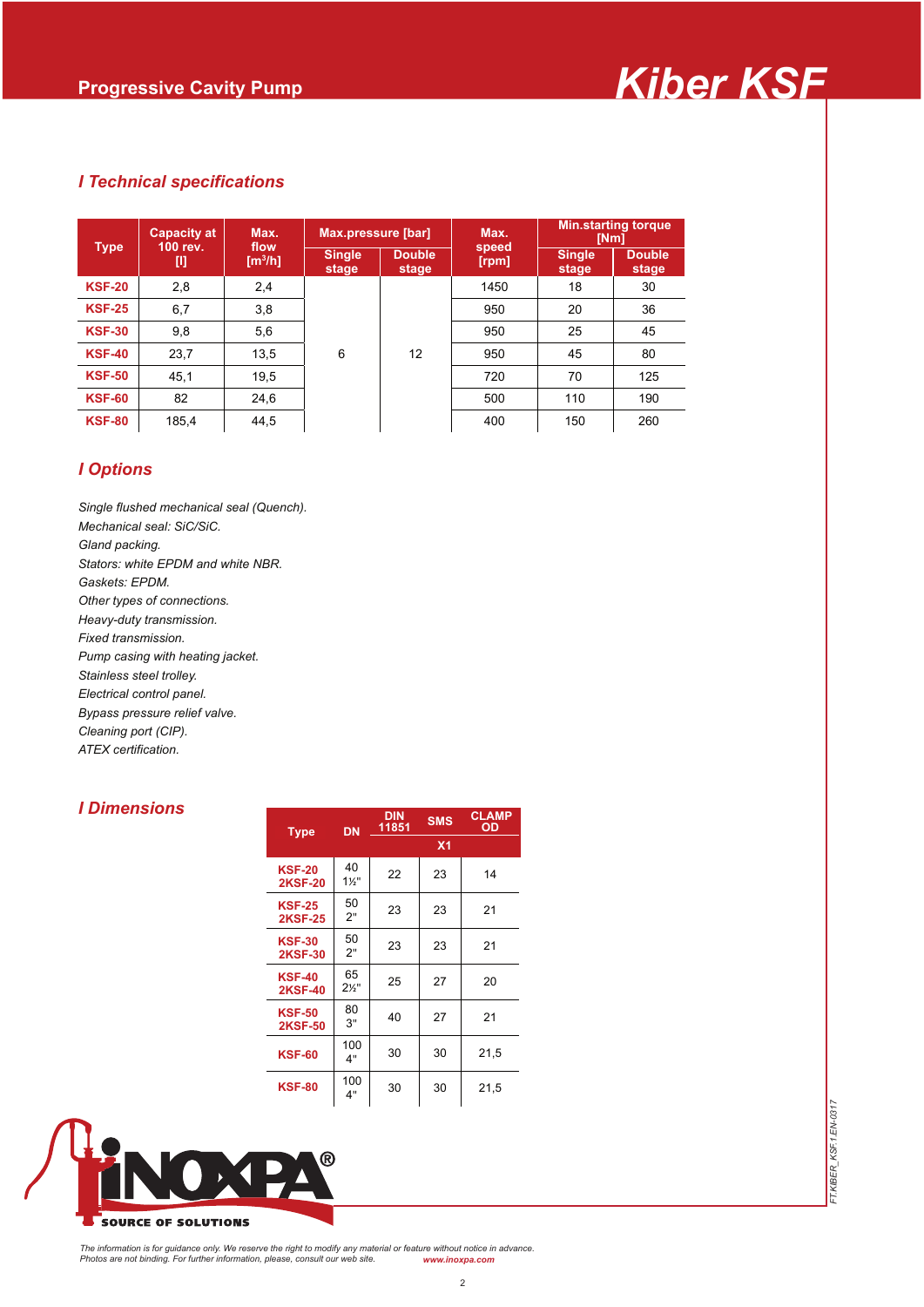

*FT.KIBER\_KSF.1.EN-0317*

FT.KIBER\_KSF.1.EN-0317

# *I Dimensions*



| <b>Type</b>    | <b>DN</b>      | d        |                     |    |     |      |     |            |    |                 |     |                  |     |     |                |     |     |      |     |     | в   | D  | С                        | F    | G                        | н   | H1  |     |                          | κ   | M   | N   | P   | R | s   |      | U | $\mathsf{X}$ | W | Weight |
|----------------|----------------|----------|---------------------|----|-----|------|-----|------------|----|-----------------|-----|------------------|-----|-----|----------------|-----|-----|------|-----|-----|-----|----|--------------------------|------|--------------------------|-----|-----|-----|--------------------------|-----|-----|-----|-----|---|-----|------|---|--------------|---|--------|
|                |                |          | min. max. min. max. |    |     |      |     |            |    |                 |     |                  |     |     |                |     |     |      |     |     |     |    |                          |      |                          | kg  |     |     |                          |     |     |     |     |   |     |      |   |              |   |        |
| <b>KSF-20</b>  | 40             | 19<br>24 |                     |    |     |      |     |            |    |                 | 42  | 52               | 465 | 302 | M <sub>8</sub> | 35  | 35  | 12   | 90  | 61  | 11  | 45 | 70                       | 130  |                          |     | 70  | 100 | 5                        |     | 381 | 87  | 11  |   |     |      |   |              |   |        |
| <b>2KSF-20</b> | $1\frac{1}{2}$ |          |                     |    |     | 567  | 402 |            |    |                 |     |                  |     |     |                |     |     | 110  | 160 |     |     |    |                          | 481  |                          | 12  |     |     |                          |     |     |     |     |   |     |      |   |              |   |        |
| <b>KSF-25</b>  | 50             |          |                     |    |     |      |     | 52         | 62 | 600             | 416 |                  |     |     |                |     |     |      |     | 90  |     |    |                          |      |                          |     |     | 504 |                          | 18  |     |     |     |   |     |      |   |              |   |        |
| <b>2KSF-25</b> | 2"             | 24       | 28                  |    |     | 692  | 508 | M10        | 39 | 40              | 15  | 110              | 70  | 11  | 60             |     | 165 | 130  | 200 | 90  | 120 | 5  |                          | 596  | 107                      | 19  |     |     |                          |     |     |     |     |   |     |      |   |              |   |        |
| <b>KSF-30</b>  | 50             |          |                     |    |     |      |     |            |    |                 |     | 28               |     | 62  | 600            | 416 |     |      |     |     |     | 73 | 11                       |      |                          |     | 130 |     |                          |     |     |     | 504 |   | 19  |      |   |              |   |        |
| <b>2KSF-30</b> | 2"             | 24       |                     | 52 |     | 750  | 566 | M10        | 39 | 40              | 15  | 110 <sub>1</sub> |     |     | 60             | 90  | 165 |      | 200 | 90  | 120 | 5  |                          | 654  | 104                      | 20  |     |     |                          |     |     |     |     |   |     |      |   |              |   |        |
| <b>KSF-40</b>  | 65             |          |                     |    | 30  | 52   | 72  | 835<br>612 |    | M <sub>12</sub> |     |                  |     |     |                |     |     |      | 215 | 180 | 250 |    | 130                      |      | $\overline{\phantom{0}}$ | 710 | 122 | 32  |                          |     |     |     |     |   |     |      |   |              |   |        |
| <b>2KSF-40</b> | 2 <sup>1</sup> | 24       |                     |    |     | 1025 | 802 |            | 61 | 55              | 20  | 130              | 83  | 14  | 90             | 120 |     |      |     | 100 |     | 5  | 410                      | 900  |                          | 38  |     |     |                          |     |     |     |     |   |     |      |   |              |   |        |
| <b>KSF-50</b>  | 80             | 24       | 30                  |    |     |      | 52  |            |    |                 | 72  | 896              | 673 |     |                |     |     |      |     |     |     |    |                          |      |                          |     |     |     | $\overline{\phantom{0}}$ | 767 | 117 | 36  |     |   |     |      |   |              |   |        |
| <b>2KSF-50</b> | 3"             |          |                     |    |     |      |     |            |    |                 |     |                  |     |     |                |     |     | 1150 | 927 | M12 | 65  | 55 | 20                       | 130  | 88                       | 14  | 90  | 120 | 215                      | 180 | 250 | 100 | 130 | 5 | 531 | 1021 |   | 45           |   |        |
| <b>KSF-60</b>  | 100<br>4"      | 35       | 42                  | 72 | 112 | 1085 |     | 830 M12    | 70 | 60              | 20  | 160              | 119 | 18  | 130            | 170 | 265 | 230  | 300 | 150 | 190 | 5  | $\overline{\phantom{0}}$ | 953  | 146                      | 68  |     |     |                          |     |     |     |     |   |     |      |   |              |   |        |
| <b>KSF-80</b>  | 100<br>4"      | 35       | 42                  | 72 | 112 | 1215 | 960 | M12        | 90 | 60              | 20  | 160              | 133 | 18  | 130            | 190 | 265 | 230  | 300 | 150 | 190 | 5  | $\overline{\phantom{a}}$ | 1063 | 132                      | 85  |     |     |                          |     |     |     |     |   |     |      |   |              |   |        |



The information is for guidance only. We reserve the right to modify any material or feature without notice in advance.<br>Photos are not binding. For further information, please, consult our web site. www.inoxpa.com